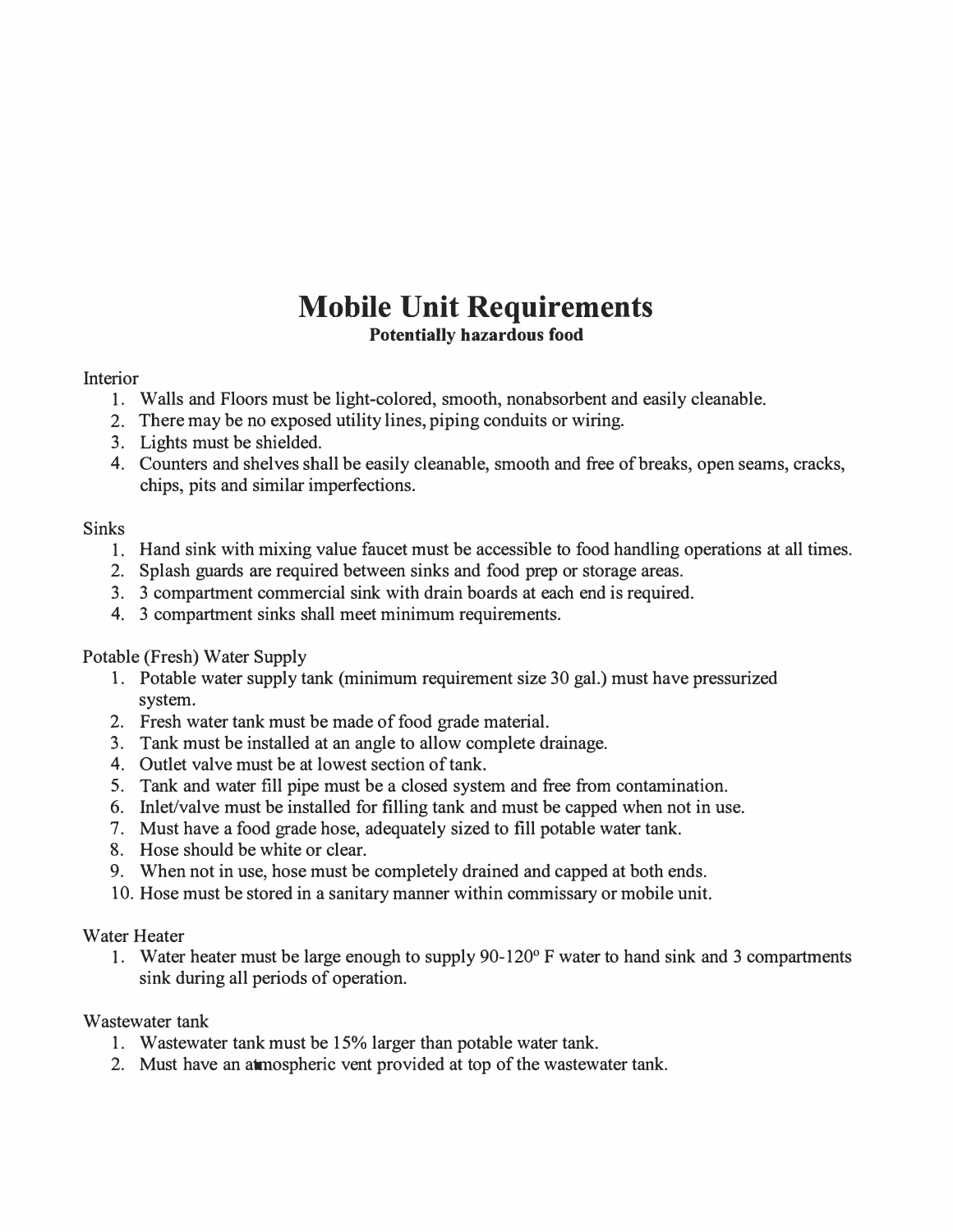- 3. Wastewater outlet/valve installed on exterior of mobile unit. Outlet must be equipped with shutoff valve and be a different size or type than used on potable water tank.
- 4. Tank must be installed to facilitate proper drainage of wastewater.
- 5. Hose shall be provided for emptying wastewater tank. Must be distinctly different color/size than potable water hose.
- 6. Hose must be stored where it will not contaminate food or food contact surfaces.
- 7. Hose may not be stored with potable water supply hose.

### Outer openings

- 1. All openings to the outside, including serving windows and entrance doors, must be screened, self closing or equipped with approved and effective air curtains.
- 2. Screening shall not be less than 16 mesh per inch.

## Operation Limits

- 1. The operation is limited to the interior of the unit.
- 2. May not add counter extensions or tables or other devices to increase selling capacity.

# Wastewater Disposal

- 1. Waste water tank must be emptied into an approved sanitary sewer at the end of each day of operation.
- 2. Disposal location must be approved at time of plan review.

## Solid Waste

1. Solid waste/trash shall be properly stored and disposed of.

# **Commissary**

- 1. A designated commissary must be identified at the time of plan review.
- 2. If food preparation takes place in the commissary, it must have a separate food permit.
- 3. If a permitted commissary is used, a **notarized** "Mobile Unit/Commissary Agreement" must be submitted.

A grease trap is not required.

One (1) sets of plans, that are accurate and to scale, must be submitted for approval with a copy of the proposed menu for the mobile food unit. The plans need to show all required items and include the finishes of the walls, floor, ceiling and counters. A commissary and service area must be identified for approval of the plans. If the commissary is to be used to prep any food, it must be separately permitted and the agreement mentioned above must be submitted for plan approval.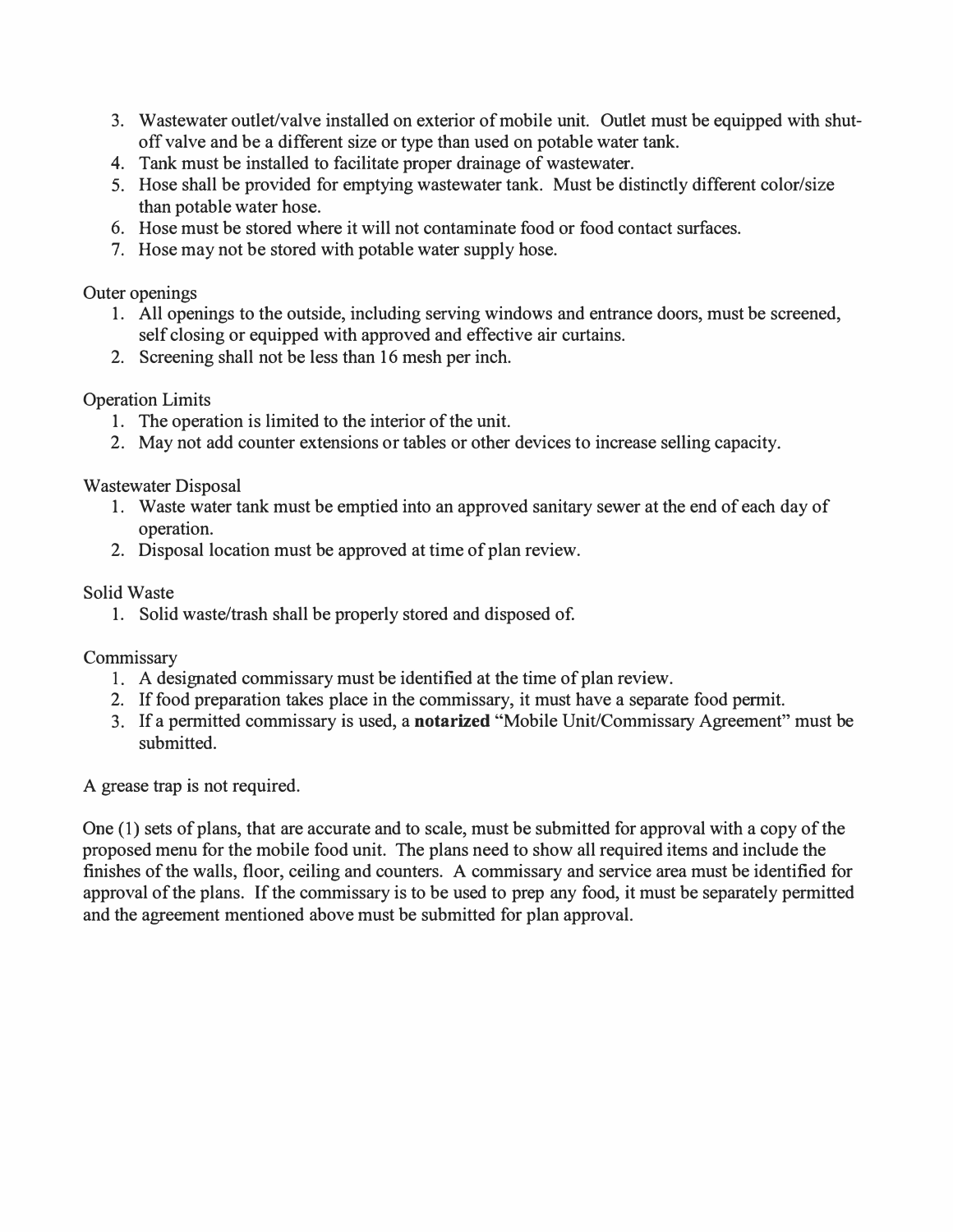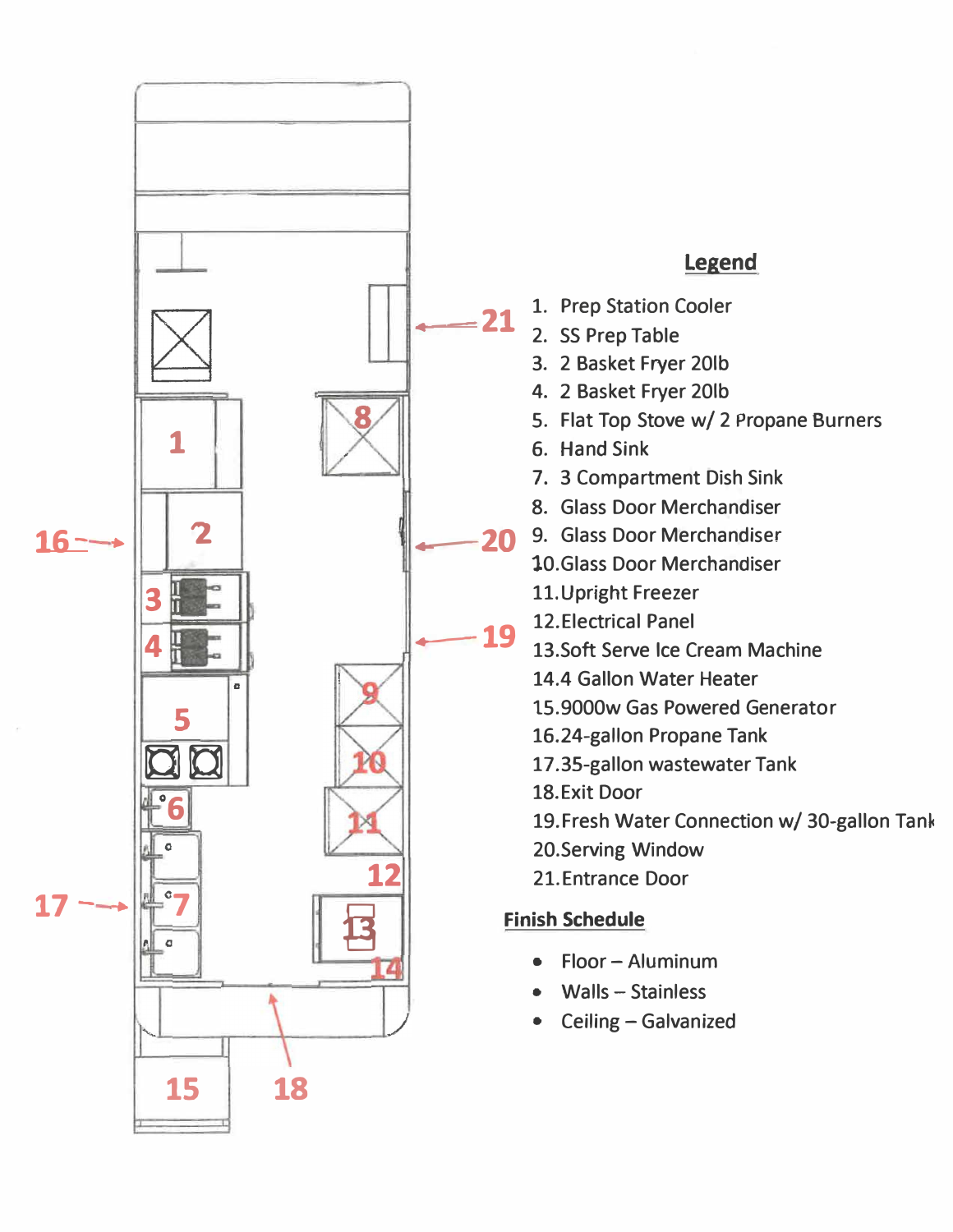





**MAYOR** 

**MICHELLE A. TAYLOR, MD, DRPH, MPA BRUCE RANDOLPH, MD, MPH HEALTH DIRECTOR** 

# **Commissary Agreement Form**

|                             | owner of                                                                                    |
|-----------------------------|---------------------------------------------------------------------------------------------|
| <b>Name</b>                 | <b>Commissary Business Name</b>                                                             |
| located at                  |                                                                                             |
| <b>Address</b>              |                                                                                             |
| agree to allow              | to use my facility as                                                                       |
| <b>Mobile Unit Operator</b> |                                                                                             |
|                             | his/her commissary and I understand that the cart will be brought back to my facility daily |
| for servicing.              |                                                                                             |
|                             |                                                                                             |
|                             |                                                                                             |

Signature of Commissary Owner **Date** Date

Mission *To promote, protect and improve the health and environment of all Shelby County residents.* 

**1826 Sycamore View Rd♦ Memphis, TN 38134♦ 901 222-9200♦ 901-222-9158**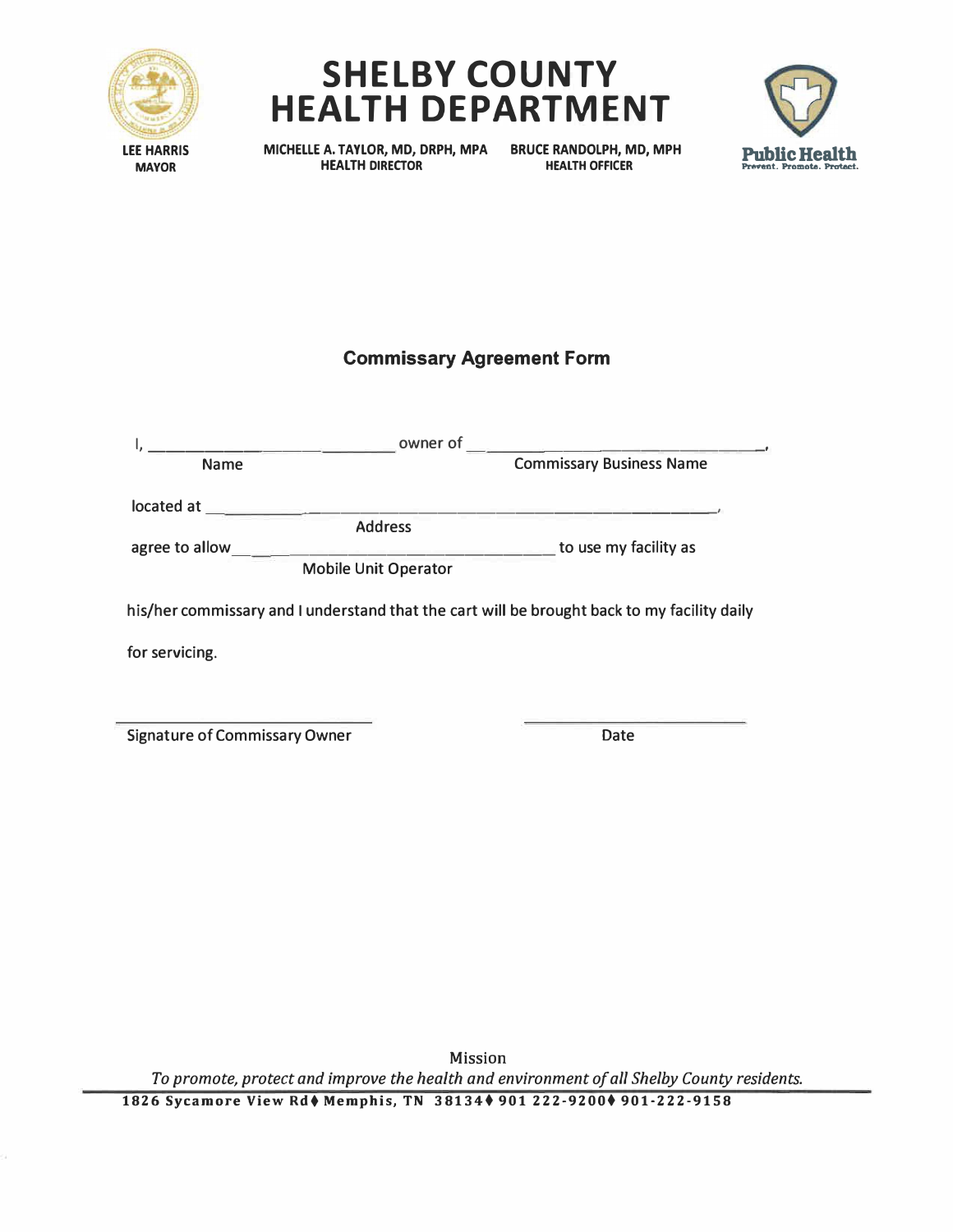





**MICHELLE A. TAYLOR, MD, DRPH, MPA BRUCE RANDOLPH, MD, MPH** 

**HEALTH OFFICER** 

# **Wastewater Disposal Agreement Form**

| owner of<br>and the company of the                                       | the control of the control of the control of the         |  |
|--------------------------------------------------------------------------|----------------------------------------------------------|--|
| <b>Name</b>                                                              | <b>Mobile Food Unit Name</b>                             |  |
| <b>Address</b>                                                           |                                                          |  |
|                                                                          | will be named to<br>Name of wastewater disposal location |  |
| dispose of the wastewater generated by the above named mobile food unit. |                                                          |  |
| Signature of disposal location owner                                     | Date                                                     |  |

Mission *To promote, protect and improve the health and environment of all Shelby County residents.* 

**1826 Sycamore View Rd**♦ **Memphis, TN 38134** ♦ **901 222-9200**♦ **901 222-9158**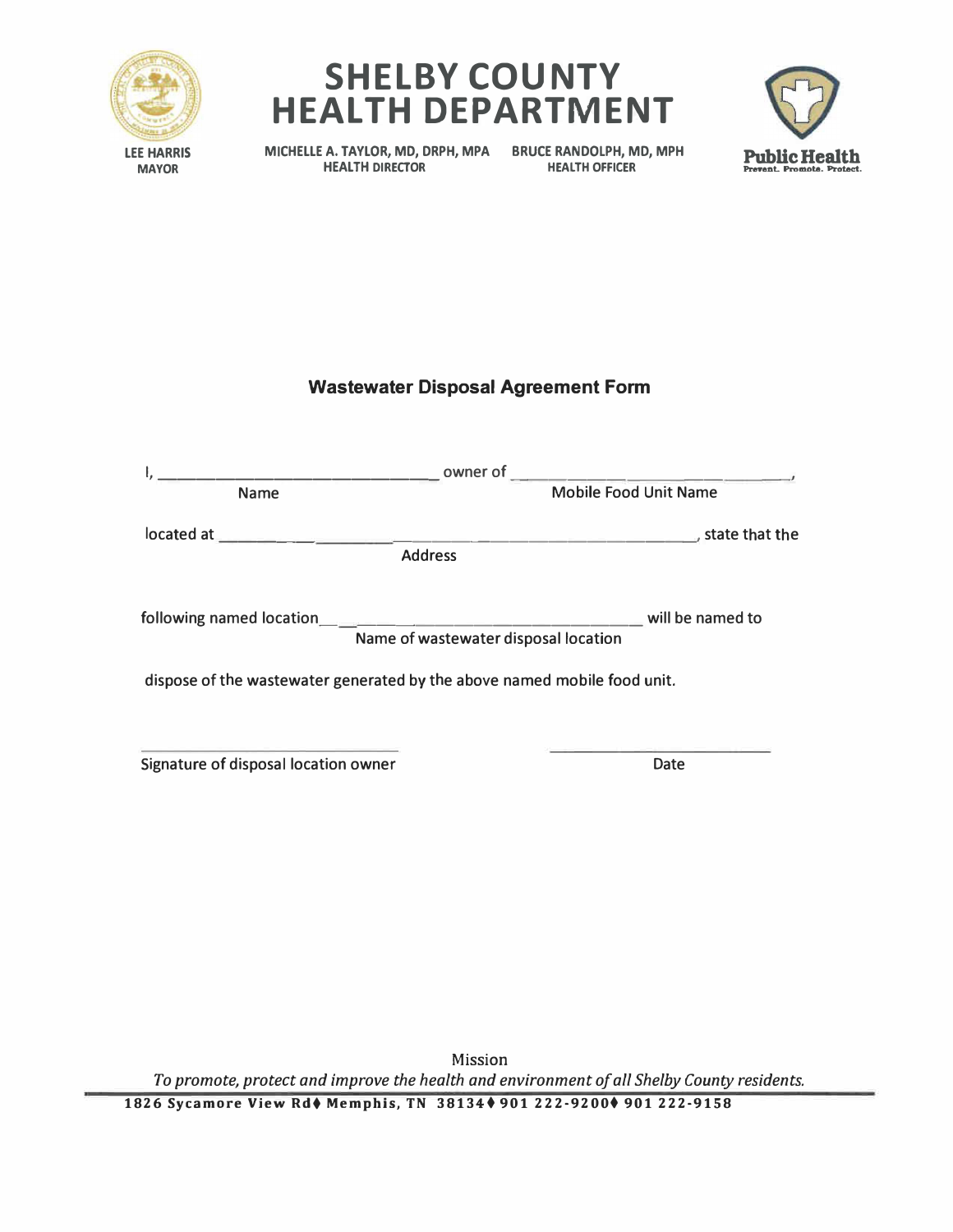#### Based on this, it is highly encouraged to use an alternate location to dispose of wastewater from your food truck.

You have chosen the Stiles Wastewater Treatment Plant for food truck wastewater disposal; however, you may also use alternate locations that are designed to receive wastewater. Examples of alternate locations are places where RVs or food trucks are allowed to hook up and empty their sanitary sewer waste; e.g. public campgrounds, some rest areas, RV dump stations (See below) or Memphis Food Truck Park located at 3803 Winchester Rd well. These locations may also charge a fee for disposal. At no time can wastewater be disposed of in a manhole that is not the designated manhole located at 373 Stile Drive.

#### RV Dumps stations (alternative locations in Memphis)This list may not be all that are in Memphis but a few that I have heard of.

Meeman-Shelby Forest State Park (last known cost is free) 1100 Organized Camp Road Millington, TN 38053 (901) 876-5215

All waste (Onsite Environmental) 2605 Chelsea Memphis Tn 38108 (901) 324-2360 new

Graceland RV Park and Campground (may cost a small fee) 3691 Elvis Presley Boulevard Memphis, TN 38116 (901) 396-7125

Love's Travel Stop #344 (may cost \$10) 3371 Lamar Avenue Memphis, TN 38118 (901) 433-7205

T.O. Fuller State Park (may cost \$5) 1500 West Mitchell Road Memphis, TN 38109 (901) 543-7581

Elvis Presley Boulevard RV Park Pricing (may cost a small fee) 3971 Elvis Presley Boulevard Memphis, TN 38116 (901) 332-3633 In addition, trash, food waste, wastewater, etc... cannot be disposed of in the storm water drainage system. This

system includes the storm drains/inlets that are located on the sides of the streets. The rain that has landed on the streets sidewalks, etc..flows to the storm drain inlets and enter into the storm water drainage system. This system carries storm water directly to our surrounding rivers and streams and it is not treated. Anything other than rain water (and allowable discharges allowed by the ordinance) can be detrimental to the environment and extremely harmful to citizens. A violation of the storm water ordinance (see attached) may result in civil penalty ranging from \$50 - \$5000 per day per violation.

Both Storm Water and Sanitary Sewer civil penalties can be issued at the same time. These penalties do not limit the possibility of being issued fines and other enforcement actions that may be taken by Memphis Police Department, Shelby County Sherriff Department, or any other law enforcement or governmental agencies.

The City of Memphis takes improper disposal of wastewater very seriously. Please do your part in keeping our City beautiful and environment safe.

Hopefully this is information was helpful and please feel free to contact me if you have any questions.